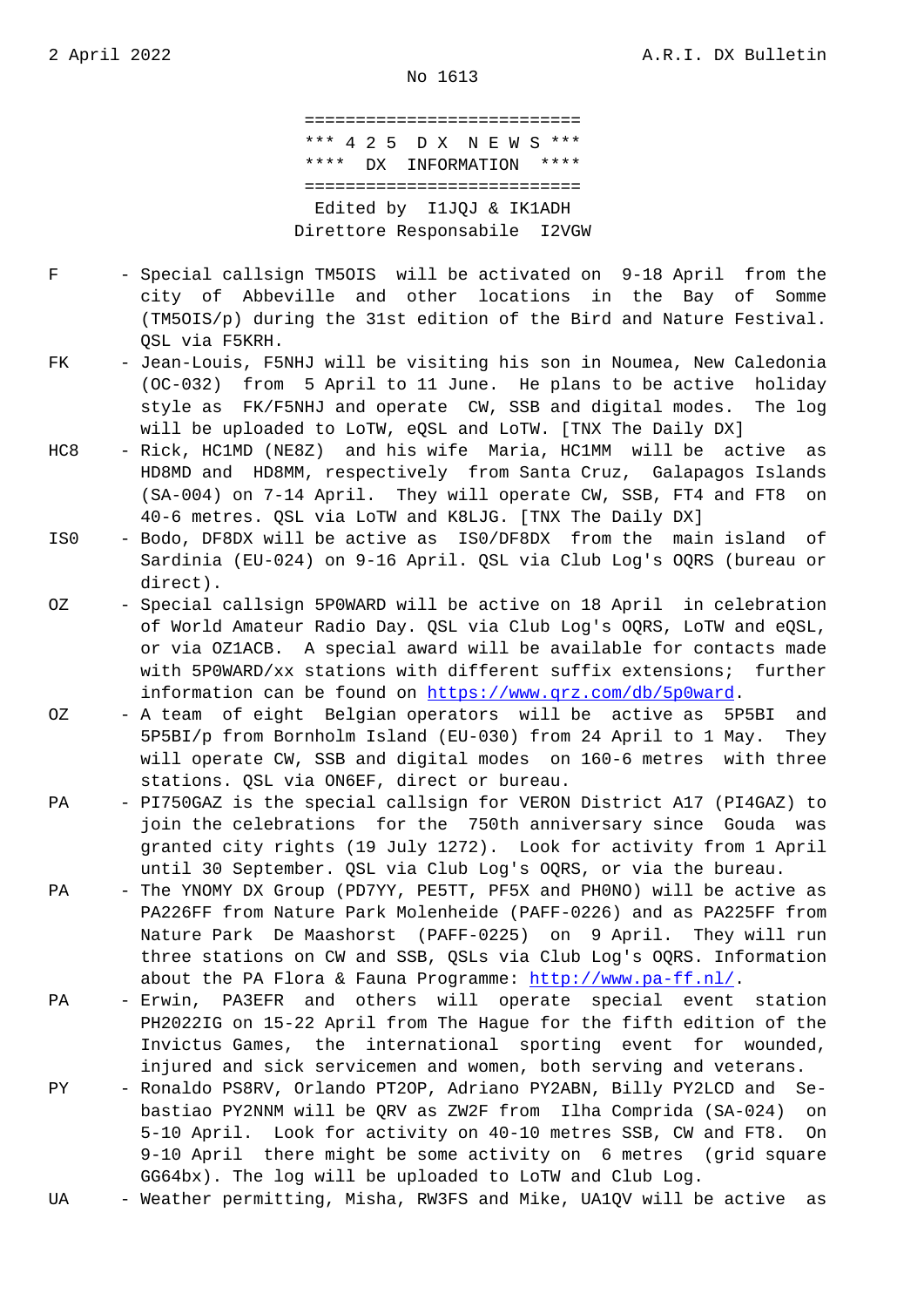Kolguev Island (EU-085) on 14-21 April. QSLs via UA1QV. Between the two IOTA operations, they plan to be QRV as RW3FS/1 and UA1QV/p from Naryan-Mar (NO-01 for the Russian Districts Award).

- UA Several special callsigns will be activated on 2-17 April for the 30th anniversary of the Fifth Ocean Ham Aviator's Club: RA30FO, RD30FO, RG30FO, RJ30FO, RK30FO (Kaliningrad), RL30FO, RO30FO, RU30FO and RY30FO. Also joining the celebrations are expected to be EV30FO from Belarus and SX30FO from Greece (1-30 April). A certifi cate will be available on https://hamlog.online/club/5ocean/441/.
- VK9N Chris VK3QB, Luke VK3HJ and Alan VK6CQ will be active as VK9NT from Norfolk Island (OC-005) on 14-25 April. They will operate CW, SSB and FT8 on 160-10 metres and "some basic 6m". QSL via M0OXO's OQRS (https://www.m0oxo.com/oq[rs/\). Updates will be posted to VK9NT](https://hamlog.online/club/5ocean/441/)'s page on qrz.com
- XT Max, DK1MAX will be active again as XT2MAX from Ouagadougou, Burki [na Faso on 7-20 April. He](https://www.m0oxo.com/oqrs/) will operate CW, digital modes and some SSB with a focus on the higher bands. QSL via EA5GL and LoTW, log search on Club Log.

 =========================== \*\*\* 4 2 5 D X N E W S \*\*\* \*\*\*\* GOOD TO KNOW ... \*\*\*\* =========================== Edited by I1JQJ & IK1ADH Direttore Responsabile I2VGW

Access to the main functions of www.425dxn.org is provided by the 425DXN App for Android. It is available on Google Play - free of charge, no ads. Enjoy!

CQMM DX CONTEST ---> The CQ MM DX Contest, organized by the Juiz de Fora CW Group, will be held on 16-17 April. It will run from 9 UTC on Saturday through 23.59 UTC on Sunday, on 80, 40, 20, 15 and 10 metres CW. Complete details, including the results of the 2021 edition, can be found at http://www.cqmmdx.com.

QSL E51WL ---> Warwick, E51WL on Penrhyn Atoll (North Cook Islands) has run out of blank cards. "My QSL card resupply from the Ukraine just escaped the [conflict, but then it](http://www.cqmmdx.com) became lost in Iceland", he says. Once found, it was sent "half way around the world by air to the South Cooks, for onwards transport by sea". The ship was one day away from Penrhyn when she run into a reef and let in water: "now they can't tell me about the mail, it should have been in safe keeping, but we don't know. Please hold on the requests for cards, I don't have any". Updates will be posted to E51WL's QRZ page.

TL8AA & TL8ZZ: CANCELLED ---> The Italian DX Team's DXpedition to the Central African Republic has been cancelled at the very last moment. They were supposed to be QRV as TL8AA and TL8ZZ from March 27 to April 9. "Most unfortunately, some cases of meningitis in Bangui prevented our departure from Milano Malpensa", Silvano, I2YSB says. "No prior warning was issued by either the Central African Embassy in Paris, the Government at the destination or Air Morocco. Just try to imagine our surprise and regret". Hopefully the expedition will be rescheduled at a later date.